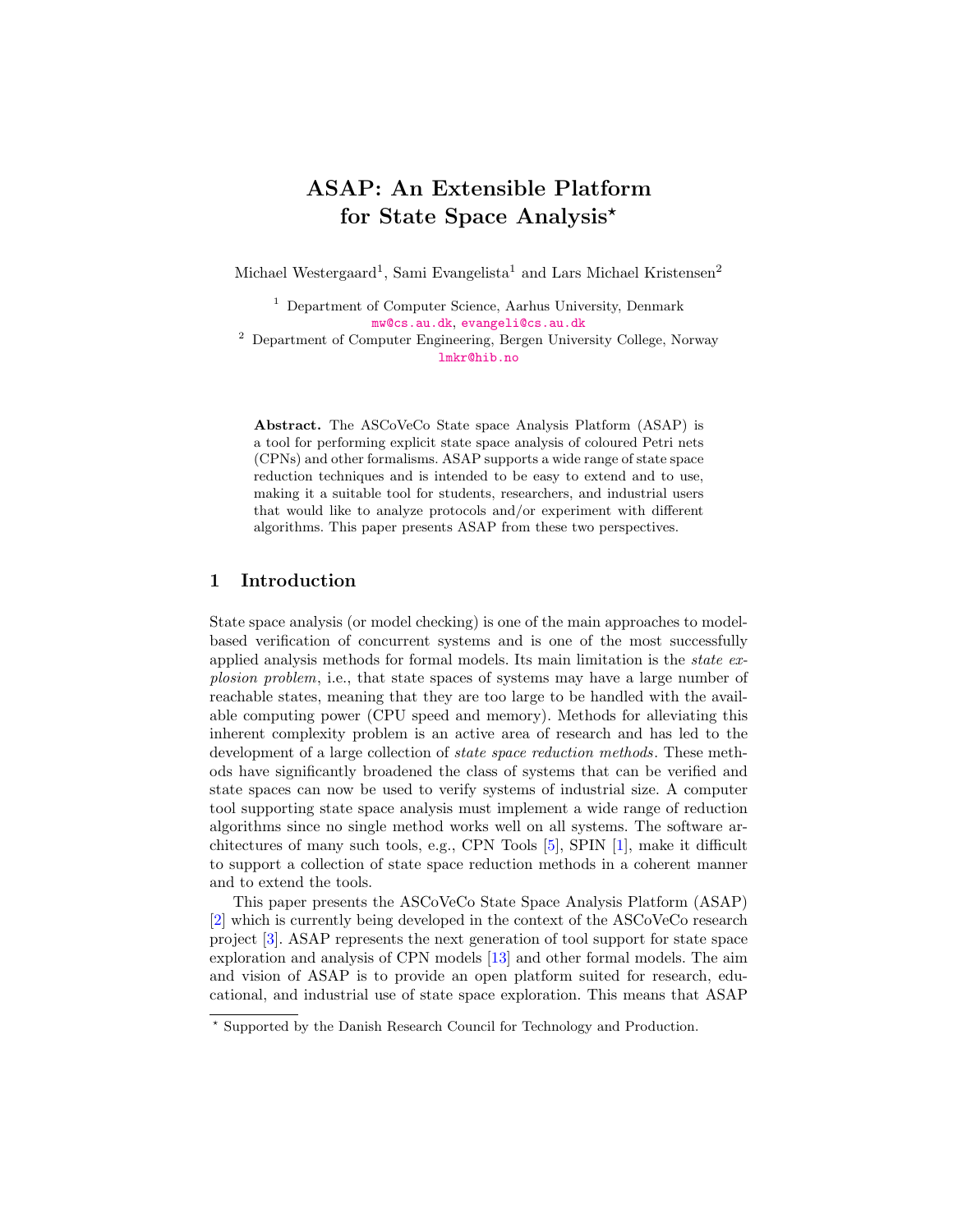supports a wide collection of state space exploration methods and has an architecture that allows the research community to extend the set of supported methods. Furthermore, we aim at making ASAP sufficiently mature to be used for educational purposes, including teaching of advanced state space methods, and for use in industrial projects as has been the case with CPN Tools and Design/CPN [\[6\]](#page-9-5).

This paper is structured as follows. The next section is an overview of the architecture of our tool. Section [3](#page-4-0) briefly describes how the tool can be extended with new verification algorithms or modeling languages. A few benchmarks comparing our tool with CPN Tools and DiVinE [\[7\]](#page-9-6) are presented in Section [4.](#page-7-0) Section [5](#page-8-0) concludes this work and presents some future extensions to our tool.

## 2 Architecture of ASAP

The ASAP platform consists of a graphical user interface (GUI) and a state space exploration engine (SSE engine). Figure  $1(a)$  shows the software architecture of the graphical user interface which is implemented in Java based on the Eclipse Rich Client Platform [\[8\]](#page-9-7). The software architecture of the SSE engine is shown in Fig.  $1(b)$ . It is based on Standard ML and implements the state space Exploration and model checking algorithms supported by ASAP. The choice of SML for the SSE engine is primarily motivated by its ability to easily specify and extend algorithms. The state space exploration and model checking algorithms implemented rely on a set of Storage and Waiting Set components for efficient storage and exploration of state spaces. Furthermore, the SSE engine implements the Query Languages(s) used for writing state space queries and to verify properties.

User interface. The ASAP GUI makes it possible to create and manage verification projects consisting of a collection of verification jobs. Verification jobs are constructed and specified using the verification Job Specification and Execution Language (JoSEL) [\[17\]](#page-9-8) and the JoSEL Editor. We will briefly highlight the key ideas of JoSEL later. JoSEL and the JoSEL Editor are implemented using the Eclipse Modeling Framework and GMF, the Graphical Modeling Framework. The ASAP GUI additionally has a Model Loader component and a Model Instantiator component that can load and instantiate, e.g., CPN models [\[13\]](#page-9-4) created with CPN Tools [\[5\]](#page-9-0). It is worth noticing that only the dark gray (red) boxes in Fig. [1](#page-2-2) (CPN Model Loader, CPN Model Instantiator, and CPN Model Representation as well as the Model Simulator(s) component of the SSE engine) are language specific; all other components are independent of any concrete modeling language, and indeed we have implemented components for loading models specified in DVE, the input language of the DiVinE model checker.

The GUI has two different perspectives for working with verification projects: An editing perspective for creating and editing verification jobs, and a verification *perspective* for inspecting and interpreting verification results. Figure  $2(a)$  shows a snapshot of the graphical user interface in the editing perspective. The user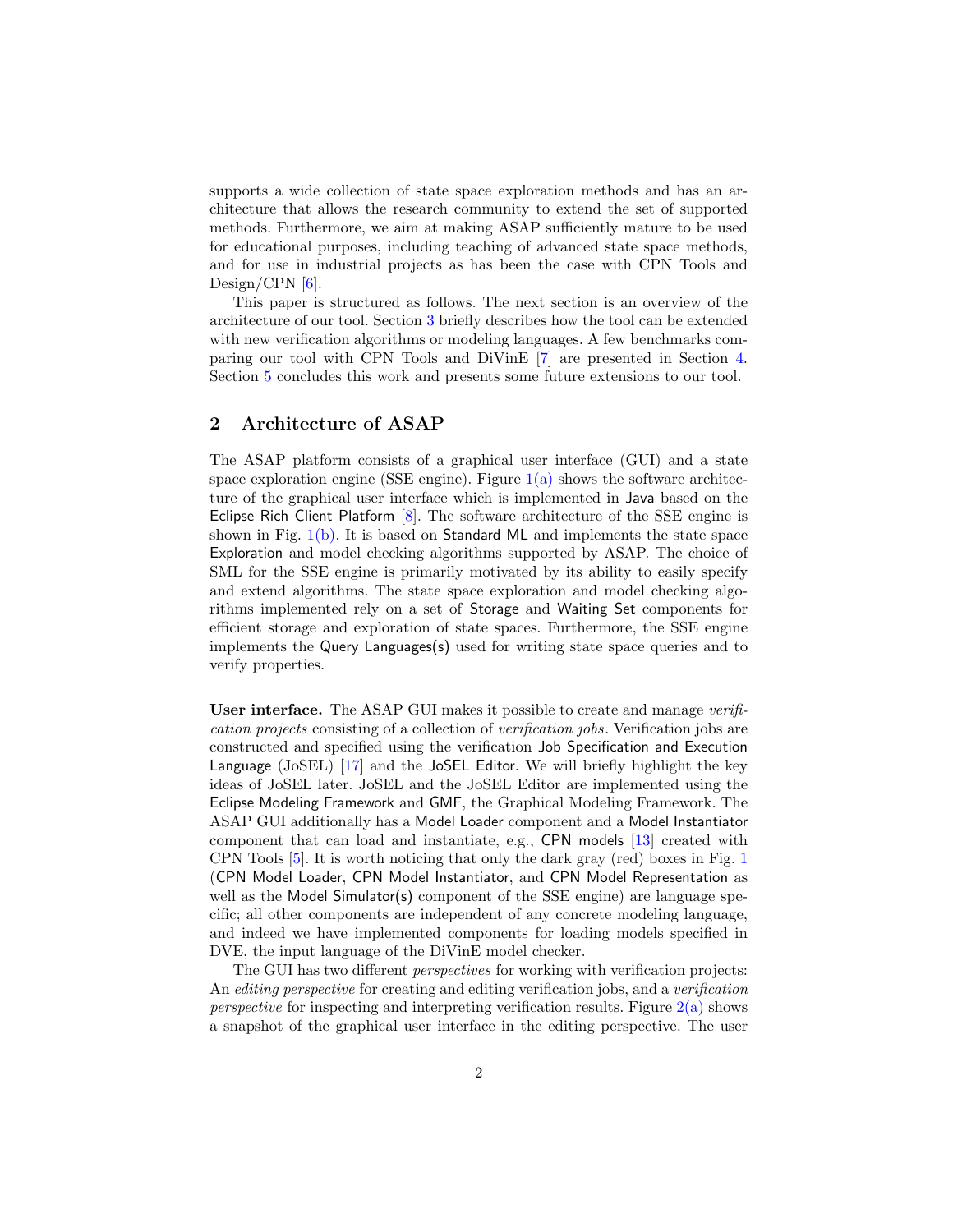<span id="page-2-0"></span>

<span id="page-2-2"></span><span id="page-2-1"></span>Fig. 1. ASAP platform architecture.

interface consists of three main parts apart from the usual menus and tool-bars at the top. To the left is an overview of the verification projects loaded, in this case just a single project named Demo is loaded. A verification project consists of a number of verification jobs, models, queries, and generated reports. In this case there is one verification job, safety check, concerned with checking safety properties. A CPN model named ERDP is loaded, which is a CPN model of an edge router discovery protocol from an industrial case study [\[14\]](#page-9-9). We have one query, checking if buffers of the model overflow, and two reports from two different verification job executions. At the bottom is a console making it possible to interact directly with the SSE engine using SML. This allows experimenting with the tool and issuing queries that need not be stored as part of the verification project. The area at the top-right is the editing area used to edit queries and verification jobs. Here, the safety checker job is being edited and the window shows its graphical representation in JoSEL. Other components may be added to this job by using the tool palette adjacent to the editing area.

A snapshot of the verification perspective is shown in Figure  $2(b)$ . Here, a verification report is opened. It consists of three parts. The Configuration report lists general information like the model name or the different reduction techniques enabled, e.g., hash compaction in this case. The Results report specifies which properties were checked and whether or not they hold. In case of error, it also displays a counter-example that proves why the property does not hold. The Statistics report gives information on the state space, the exploration time and additional information depending on the reduction techniques used.

The Job Specification and Execution Language. JoSEL [\[17\]](#page-9-8) is a graphical language inspired by data-flow diagrams that makes it possible to specify the formal models, queries, state space explorations, and processing of analysis results that constitute a verification job. The top-right panel in Fig.  $2(a)$  shows a graphical representation of a JoSEL job that we use to illustrate the different key ideas behind this language.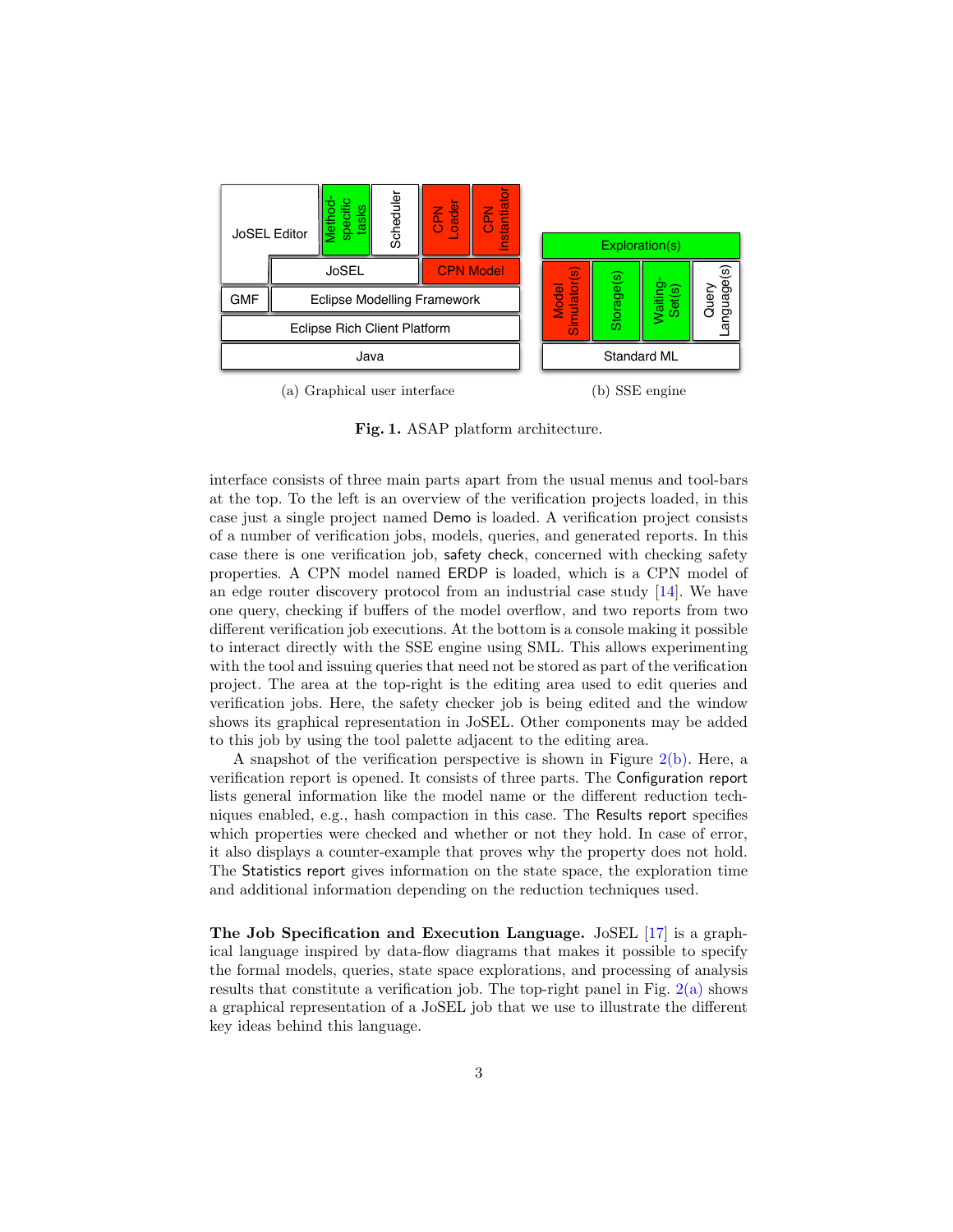<span id="page-3-0"></span>

| File Edit Diagram Window Help                                                                                                                                                                                                                                                                        |                                                                                                                                                                                                                                                                                                                                 |                                                                                                                                                                                                                                                        |
|------------------------------------------------------------------------------------------------------------------------------------------------------------------------------------------------------------------------------------------------------------------------------------------------------|---------------------------------------------------------------------------------------------------------------------------------------------------------------------------------------------------------------------------------------------------------------------------------------------------------------------------------|--------------------------------------------------------------------------------------------------------------------------------------------------------------------------------------------------------------------------------------------------------|
| タ × タ ×   モ   Tahoma                                                                                                                                                                                                                                                                                 | <mark>因</mark> ฅ因 B :   A × め • ブ • → •   %   ※ • % • ☆ •  ☆   ☆   × 日 • <mark>  00%           因</mark>                                                                                                                                                                                                                         | E Verification E Edit                                                                                                                                                                                                                                  |
| <b>VBSTPD</b><br>Project Explorer 23                                                                                                                                                                                                                                                                 | Sefety check 23                                                                                                                                                                                                                                                                                                                 | $=$ $\Box$                                                                                                                                                                                                                                             |
| Θ<br>Demo<br>⊕ @ jobs<br>白 图 safety check<br>E + Macro: Safety Checker<br><b>E</b> + Macro: Hash Storage<br>Macro: Simple Report<br><b>E-Le</b> models<br>E- erdp.model<br>- <b>B</b> Config<br><b>B</b> Declarations<br><b>E-B</b> ERDP<br>EdgeRouter<br><b>E</b> Gateway<br><b>I. B</b> GW_ER_Link | No DeadStates<br>Instantiate Model<br><b>Input</b><br>Safety Checker<br>IFile<br>Model file Model<br>Model Safety property<br>Model<br>Answer<br>Property Error trace<br>SML Safety Property<br>Input<br>Model<br>Safety Property<br>IFile<br>SML file<br>Input<br>Name<br>Simple Report<br>String<br>Results<br>$\blacksquare$ | Palette $=$ $\rightarrow$<br>$\left  \right $<br>← Connection<br>Macro<br>Checkers<br>Explor *<br>→ Breadth-<br>First-Search<br>← ComBack<br>← ComBack +<br>DDD (dev)<br>← Debug<br>← Depth-First-<br>Search<br>$\blacktriangleright$<br><b>Simple</b> |
| <b>E</b> -C queries                                                                                                                                                                                                                                                                                  | Properties   Problems   Console 23                                                                                                                                                                                                                                                                                              |                                                                                                                                                                                                                                                        |
| buffer overrun.sml                                                                                                                                                                                                                                                                                   | Simulator Console                                                                                                                                                                                                                                                                                                               |                                                                                                                                                                                                                                                        |
| E-C reports<br>Execution 1<br>- Configuration.rptdocument<br>Results.rptdocument                                                                                                                                                                                                                     | $val$ it $-1$ : int<br>l- 1<br>structure CPN'placeID1412105146 : CPN'PLACE<br>$\frac{1}{2}$ value to $= 1$ : inter-                                                                                                                                                                                                             |                                                                                                                                                                                                                                                        |
| Statistics.rptdocument<br>E-C Execution 2                                                                                                                                                                                                                                                            | ı.<br>$\mathbf{1}$                                                                                                                                                                                                                                                                                                              |                                                                                                                                                                                                                                                        |
|                                                                                                                                                                                                                                                                                                      | $   \cdot   $                                                                                                                                                                                                                                                                                                                   |                                                                                                                                                                                                                                                        |
|                                                                                                                                                                                                                                                                                                      |                                                                                                                                                                                                                                                                                                                                 |                                                                                                                                                                                                                                                        |

|  |  |  | (a) The editing perspective |  |  |
|--|--|--|-----------------------------|--|--|
|--|--|--|-----------------------------|--|--|

| File Edit Window Help                                                 |                       |                                          |                         |
|-----------------------------------------------------------------------|-----------------------|------------------------------------------|-------------------------|
| :  偽   白 :Manage container   ☑  包 田 ने :   如 ・ 图 - :  や               |                       | ff 莎 Debug 田 Debug 田 Verification 田 Edit |                         |
| 日生 3 7 7 日<br>Project Explorer &                                      | Configuration 23      |                                          | $=$ $F$                 |
| $\equiv$<br>Demo<br>in Co jobs                                        | Model                 | erdp                                     | $\blacktriangle$        |
| <b>E</b> -C models<br><b>E</b> Queries                                | Storage               | <b>Hash Compaction</b>                   |                         |
| <b>E</b> -C reports                                                   | Hash function         | <b>CPNTools HashFunction 1</b>           | $\checkmark$            |
| <b>E</b> -C- Execution 1<br>E C Execution 2                           | Results 23            |                                          |                         |
| E Execution 3<br><b>E</b> -C Execution 4<br>Configuration.rptdocument | buffer overrun        | true                                     | $\frac{1}{2}$           |
| Results.rptdocument                                                   | Statistics 23         |                                          |                         |
| Statistics.rptdocument                                                | <b>Execution</b> time | 1.801                                    | $\hat{\phantom{a}}$     |
|                                                                       | <b>Nodes</b><br>Arcs  | 58133<br>363167                          | $\overline{\mathbf{v}}$ |

(b) The verification perspective

<span id="page-3-1"></span>Fig. 2. Snapshots of the graphical user interface.

In JoSEL, tasks are the basic units of computation used as blocks to construct jobs. A task can, for instance, load a CPN model from a file or explore the state space of a model using a specific search algorithm. Tasks are graphically represented by rounded boxes.

A job consists of a set of interconnected tasks. Connections are used to specify a producer/consumer scenario: tasks can produce data that can be in turn used by another task. Each task has a set of input ports that specify the type of data it waits for in order to be executed. Once its execution is finished, the production of the task is specified by output ports. Both are graphically represented using small triangles placed at the left of tasks for inputs and at the right for outputs. In our example, the Instantiate Model task takes as input a CPN Model file, and from it, produces a Model which is an SML representation of the CPN model usable by the SSE engine (see the next paragraph and Section [3\)](#page-4-0). This one can be consumed by the No dead states and SML Safety Property tasks that instantiate two properties, absence of deadlock and a user defined property. These are analyzed by the Safety checker task.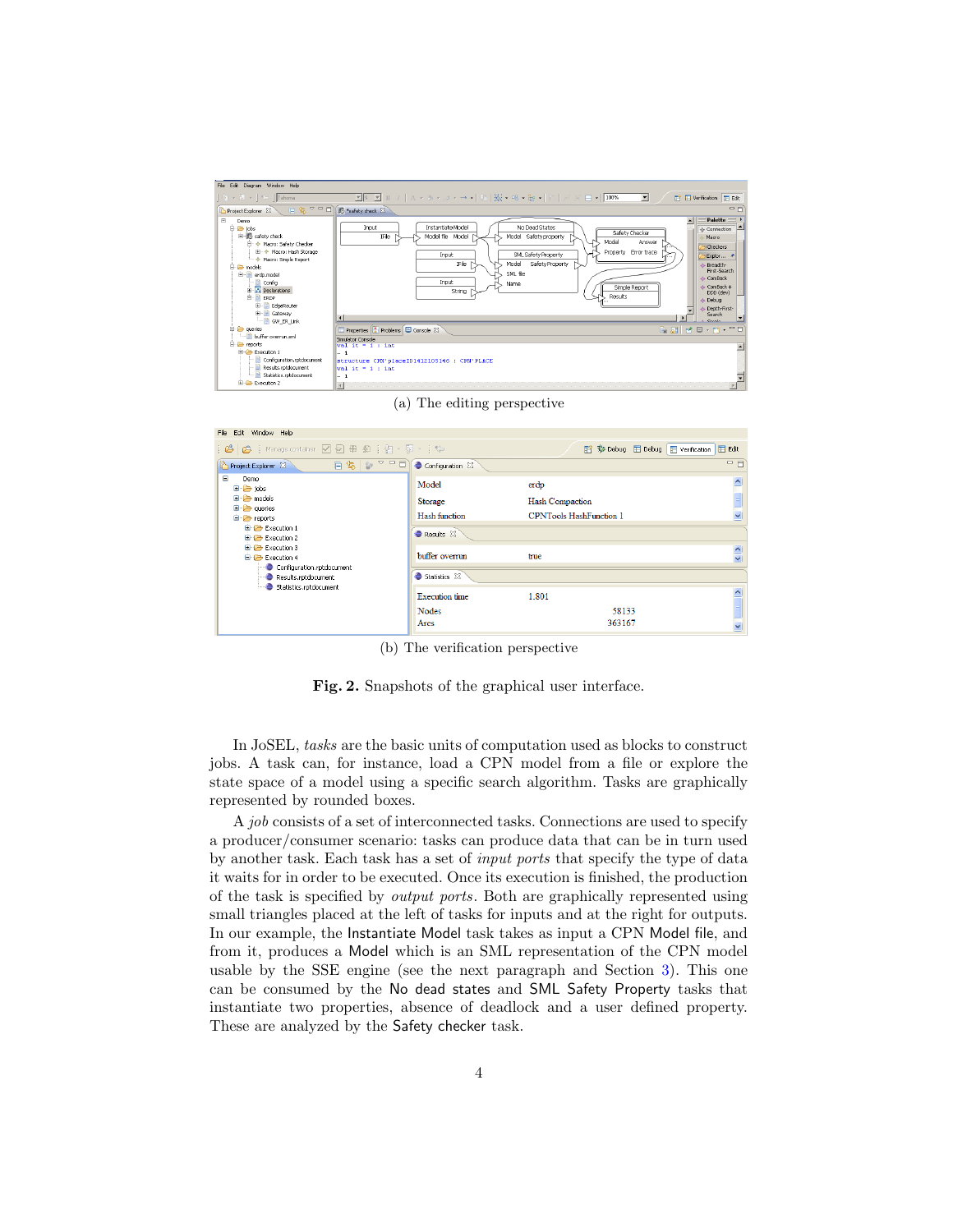At this level, the type of algorithm or reduction techniques used by the Safety checker are not visible to the user. This is because this task has been defined as a macro. A macro is at the same time a job (described by the user with tasks and connections) and a task that can be part of other jobs. The graphical representation of macros differs from the one of tasks in that the rounded box is drawn using a double outline. Besides the advantages of clarifying the view of jobs and allowing the reuse of macros along different jobs, their use allows different levels of abstraction. Many users are not interested in the details of the safety checker whereas some with more background in model checking would perhaps like, for a specific model, to use a specialized search algorithm assumed to be especially efficient in that particular case. Double-clicking on the Safety checker macro expands the view of the macro and allows the user to tune the way properties are checked.

The main motivation of JoSEL is to provide the user with an intuitive and graphical language that allows different level of abstractions for users with different background in model checking such as: students, researchers, and industrial users.

The state space search engine. It is commonly agreed upon in the model checking community that no reduction technique works well on all models and that algorithms and methods are usually designed for a specific stage of the verification process. Therefore tools have to support several algorithms in order to prove useful.

Currently, ASAP supports checking deadlocks in systems and user specified safety properties. ASAP implements a broad range of techniques and below we briefly mention some of them.

Bit-state hashing and hash-compaction  $[12]$  are incomplete methods based on hashing and are generally used prior to any other analysis technique for their ability to quickly discover errors rather than proving their absence. The sweepline method [\[15\]](#page-9-11) exploits a notion of progression exhibited by many protocols to garbage collect states during the search thereby lowering peak memory requirements. The recently developed *ComBack* method [\[18,](#page-9-12)[11\]](#page-9-13) is especially suited to models having complex states, e.g., with many tokens in places for CPNs. It makes it possible to represent states with 16–24 bytes independently from the model, hence achieving a memory reduction close to the one provided by hash compaction without the loss of precision associated with that method. If, using these techniques, memory is still lacking, the user can switch to efficient *disk*based algorithms  $[4,10]$  $[4,10]$ . In experiments reported in [\[10\]](#page-9-15) we were able to explore large state spaces with  $10^8-10^9$  states in a reasonable time (4-20 hours).

### <span id="page-4-0"></span>3 Extending ASAP

An important design guideline of ASAP is to provide a flexible and modular architecture that can be easily extended with new algorithms or modeling languages. We give in this section a brief overview of how this can be done.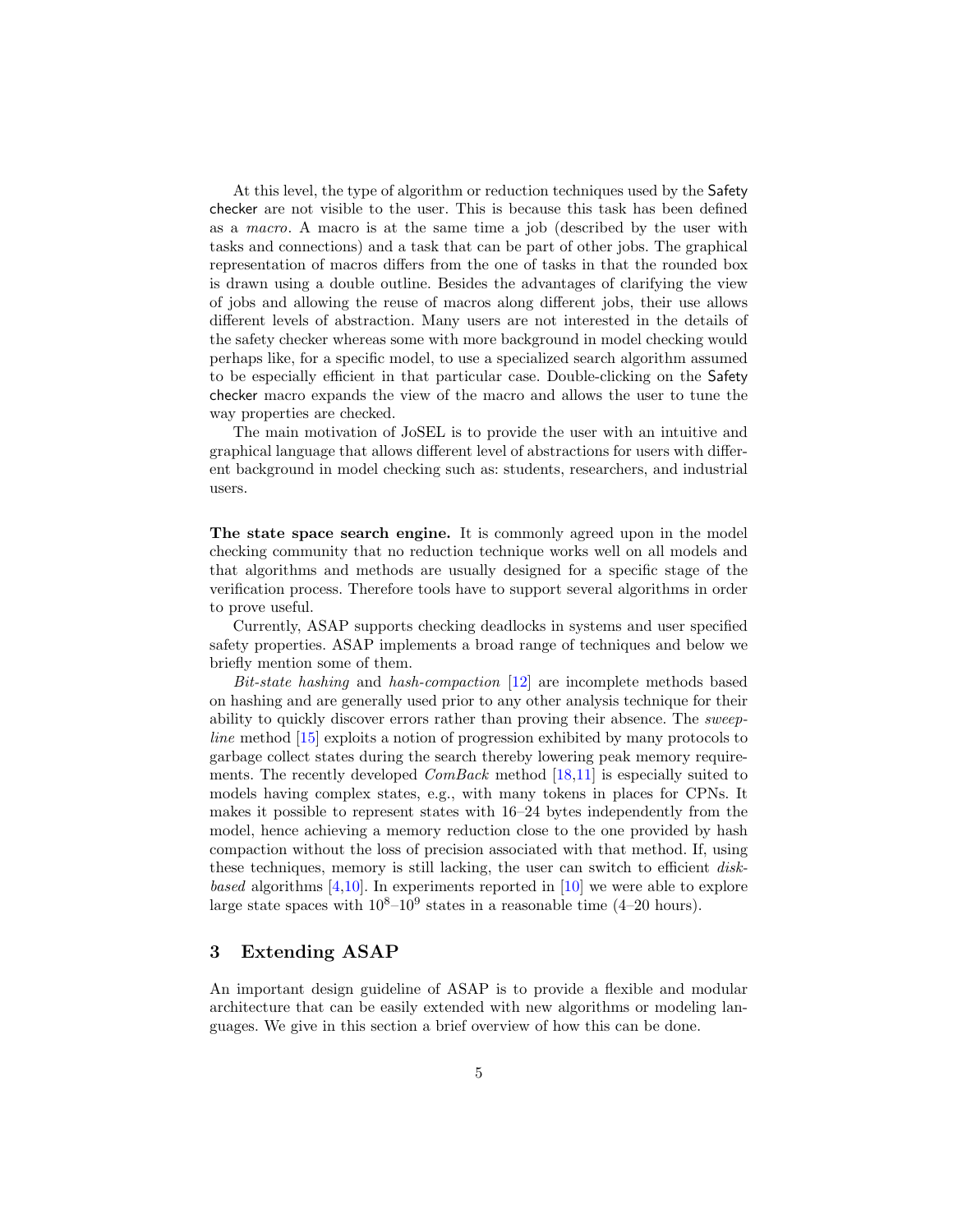```
\overline{a}1 functor SweepLineExploration (
2 Structure Model : MODEL
3 Structure Storage: STORAGE
4 val progressValue: Model state \rightarrow int): EXPLORATION =
5 \vert struct
6 fun explore initialStates = ...
7 end
```
(a) First of lines of the sweep-line search algorithm in the SSE engine.

```
\overline{a} \overline{a} \overline{a} \overline{a} \overline{a} \overline{a} \overline{a} \overline{a} \overline{a} \overline{a} \overline{a} \overline{a} \overline{a} \overline{a} \overline{a} \overline{a} \overline{a} \overline{a} \overline{a} \overline{a} \overline{a} \overline{a} \overline{a} \overline{a} \overline{1 class SweepLineExplorationTask implements FunctorTask {
2 String getName () { return "Sweep Line Exploration"; }
3 String getFunctor () { return "SweepLineExploration"; }
4 Value getReturnType () {
5 return new Value ("Traversal", Exploration.class); }
6 Value \begin{bmatrix} 1 & 0 \\ 0 & 1 \end{bmatrix} getParameters ( ) 07 | return new Value | |
8 | new Value ("Model", Model.class),
9 new Value ("Storage", Storage.class),
10 new Value ("Progress Measure", Measure.class) \}; }
11 | Exploration exec (Model m, Storage s, Measure p) {
12 Exploration e = new Exploration (m.getSimilar);
13 m. getSimulator (). evaluate (
14 e.getDeclaration () + " = " + getFunction () +15 " (structure Model = " + m . getStructure () +
16 " structure Storage = " + s.getStructure () +
17 \vert " val progressValue = " + p.getName () + ")");
18 return e; }
19 }
```
<span id="page-5-1"></span>(b) Creation of a Sweep-Line Exploration task (see Fig [4\)](#page-6-0) in the JoSEL editor.

Fig. 3. Integration of the sweep-line method in ASAP.

<span id="page-5-0"></span>Integrating new algorithms. Let us suppose that we wish to integrate the sweep-line method [\[15\]](#page-9-11) into ASAP. Only the light gray (green) boxes in Fig. [1](#page-2-2) are method specific and have to be considered for this integration. On the SSE engine side we have to implement the search algorithm used by this method. Since this one is independent from any storage method, and uses its own waiting set component to store unvisited states, we only have to implement an exploration component. The engine is based on a number of SML signatures (the equivalent of JAVA interfaces) among which the most important ones are: EXPLORATION that describes search algorithms, e.g., depth-first search; STORAGE that describes data structures used to store visited states, e.g., hash tables; and MODEL used to describe language dependent features of the analyzed model, e.g., how states are represented (see the next paragraph). The SweepLineExploration of Figure [3](#page-5-0) is a generic EXPLORATION, i.e., an SML functor, that requires three parameters to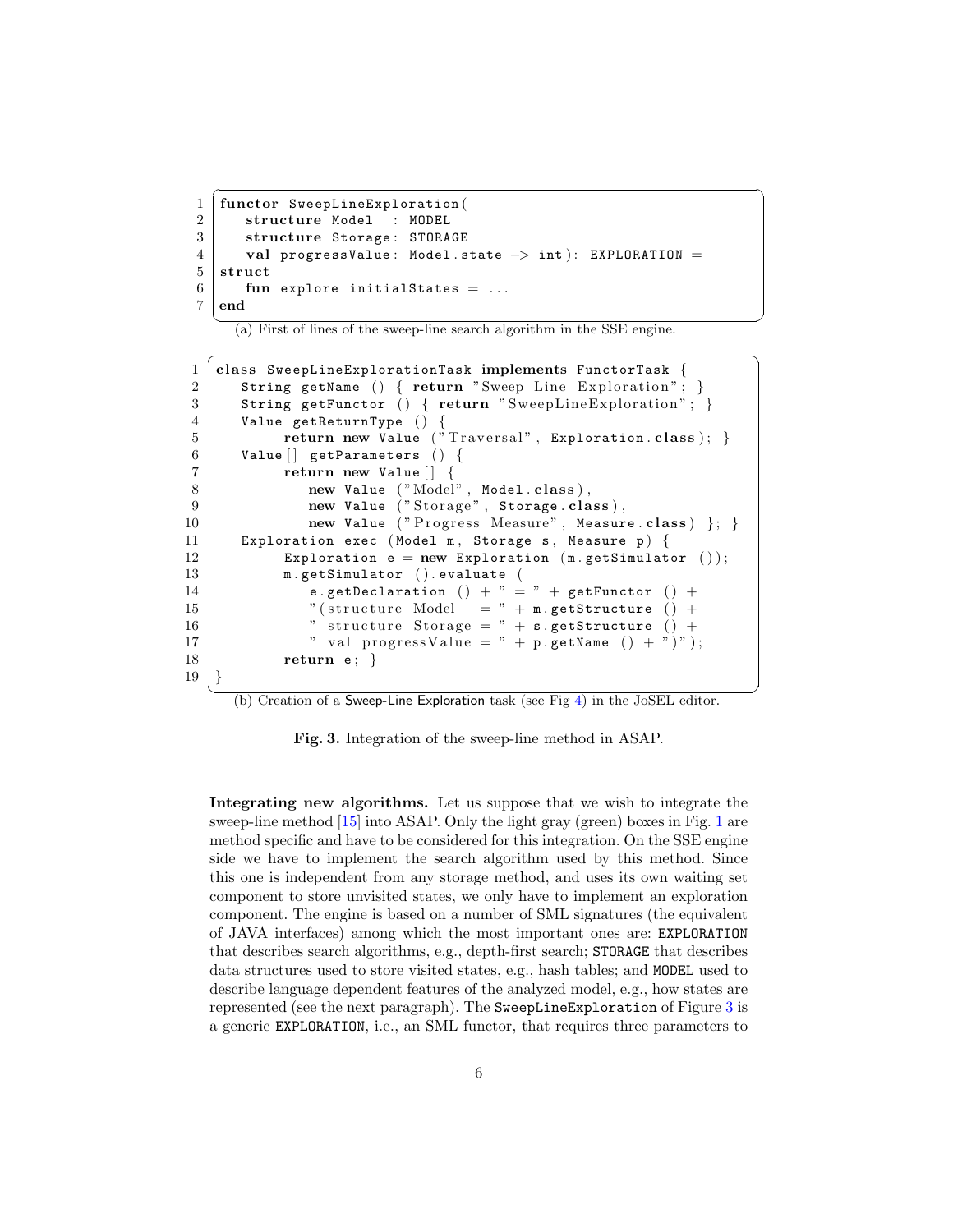be instantiated: Model, the model of which the state space is explored; a Storage data structure used to store visited states; and a function, progressValue, that maps each state to a progress value, here an integer (see [\[15\]](#page-9-11) for details). As this functor implements the EXPLORATION signature, it has to define a function, explore, that explores the state space from some starting state(s) and returns a storage containing the set of visited states upon termination of the algorithm. Because of space limitations we have left out the implementation of the explore function.

For these changes to be visible in the graphical interface, we then have to extend the JoSEL language with the Method-specific tasks of Fig. [1.](#page-2-2) The main one, Sweep Line Exploration is graphically represented in Fig. [4.](#page-6-0) It corresponds to the instantiation of functor SweepLineExploration and is implemented in the JoSEL editor by the SweepLineExplorationTask class of Fig. [3.](#page-5-1) This one inherits from FunctorTask, which is used to describe JoSEL tasks that simply consist of the instantiation of a functor. The methods getName and getFunctor return the name of the task, i.e., the label appearing in the graphical representation of the task, and the name of the underlying SML functor. The input and output ports (their names and types) of the task are specified by the

getParameters and getReturnType methods. Note that a FunctorTask can only have one output port, namely, the SML structure resulting from the instantiation of the functor. Also, there usually is a one-toone mapping between the parameters of the functor and the items returned by method getParameters, as it is the case here. The last method, exec, specifies the SML code that is interpreted as the task is executed. Its parameters match the list of output ports specified by method getParameters.



<span id="page-6-0"></span>Fig. 4. Graphical representation of the Sweep Line Exploration task

Integrating new modeling languages. All search algorithms implemented by the SSE engine receive a model, which from the SSE engine point of view, is an SML structure implementing the MODEL signature (see Fig [5\)](#page-7-1). To be valid, such a structure must define two types: the type of states and the type of events. For CPNs, the state type consists of a set of multi-sets over typed tokens and an event is a pair composed of a transition identifier and an instantiation for the variables of this transition. To be able to explore the state space of the model, the engine must know its initial state(s) and from a given state how to calculate its successor(s). This is the purpose of functions initialStates and succ. Non-deterministic systems are supported. Indeed, both initialStates and succ return a list of states (rather than single states) along with their enabled events. Functions stateToString and eventToString return a user readable representation of states and events that can be used, for instance, to display counter-examples.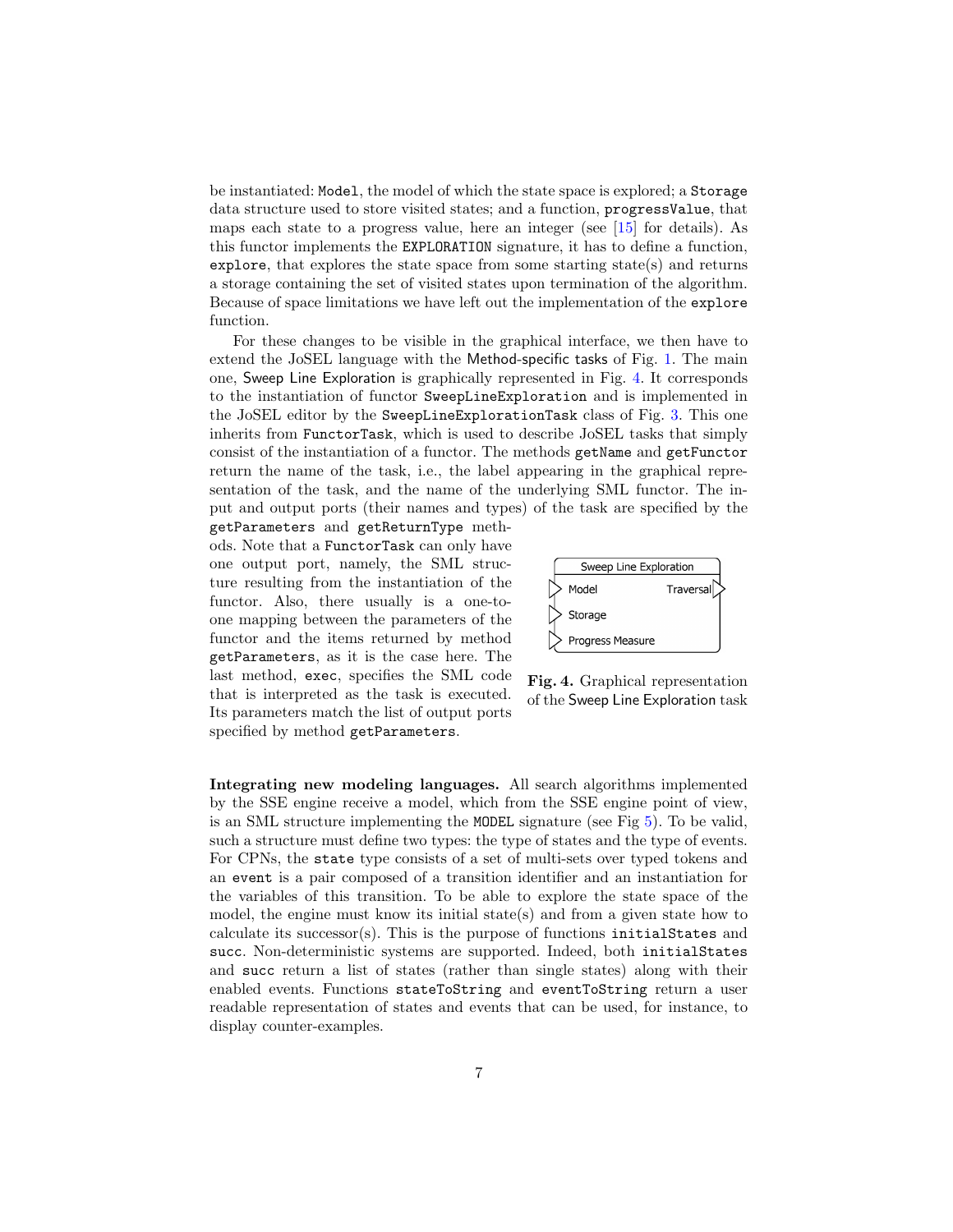```
\sqrt{2}1 signature MODEL = sig2 type state
3 type event
4 val initialStates : unit −> ( state ∗ event list ) list
5 val succ: state * event \rightarrow (state * event list) list
6 val stateToString: state -> string
7 val eventToString: state -> string
8 end
```
<span id="page-7-1"></span>Fig. 5. The MODEL signature

 $\sqrt{2\pi}$   $\sqrt{2\pi}$   $\sqrt{2\pi}$   $\sqrt{2\pi}$   $\sqrt{2\pi}$   $\sqrt{2\pi}$   $\sqrt{2\pi}$   $\sqrt{2\pi}$   $\sqrt{2\pi}$   $\sqrt{2\pi}$   $\sqrt{2\pi}$   $\sqrt{2\pi}$   $\sqrt{2\pi}$   $\sqrt{2\pi}$   $\sqrt{2\pi}$   $\sqrt{2\pi}$   $\sqrt{2\pi}$   $\sqrt{2\pi}$   $\sqrt{2\pi}$   $\sqrt{2\pi}$   $\sqrt{2\pi}$   $\sqrt{2\pi}$ 

Note that providing a model structure is the minimal requirement to be able to use the SSE engine. Many algorithms or reduction techniques expect more information, e.g, a state serializer for external algorithms or an independence relation for partial order reduction.

The easiest way to integrate a new specification language is to write a compiler that, from a specification file, can produce an SML MODEL structure. Since the other components of the engine are independent of any concrete language, those will remain unchanged. Although our work focuses on the development of language independent algorithms, the architecture of the SSE engine does not prevent us from integrating algorithms or reduction techniques specifically tailored for a specific language, e.g., search algorithms that exploit Petri net invariants. It is sufficient to define a new signature that extends MODEL with the desired features.

### <span id="page-7-0"></span>4 Benchmarks

The ability of ASAP to load CPN and DVE models makes it possible to experimentally compare different algorithms and reduction techniques on models from our own collection [\[3\]](#page-9-3), e.g., [\[9](#page-9-16)[,14\]](#page-9-9), and on the numerous models of the BEEM database [\[16\]](#page-9-17).

For comparison, we have shown in Table [1](#page-8-1) the performance of ASAP compared to CPN Tools and DiVinE. For each Model, the table shows its number of States, the full exploration time with the Basis tool (CPN Tools or DiVinE) and with ASAP (with and without the ComBack method). Times are in seconds, and Speedup is the ratio between Basis and ASAP time. We see that ASAP performs significantly better than CPN Tools, achieving speedups of several orders of magnitude for both full state space generation and the ComBack method compared to full generation in CPN Tools. The performances of DiVinE and ASAP are comparable although slightly in favor of ASAP. On 50 models we observed an average speedup of 1.4 without using reduction. Even with the ComBack method, ASAP was able to perform at 0.7 of the speed of DiVinE despite the time overhead of the ComBack method.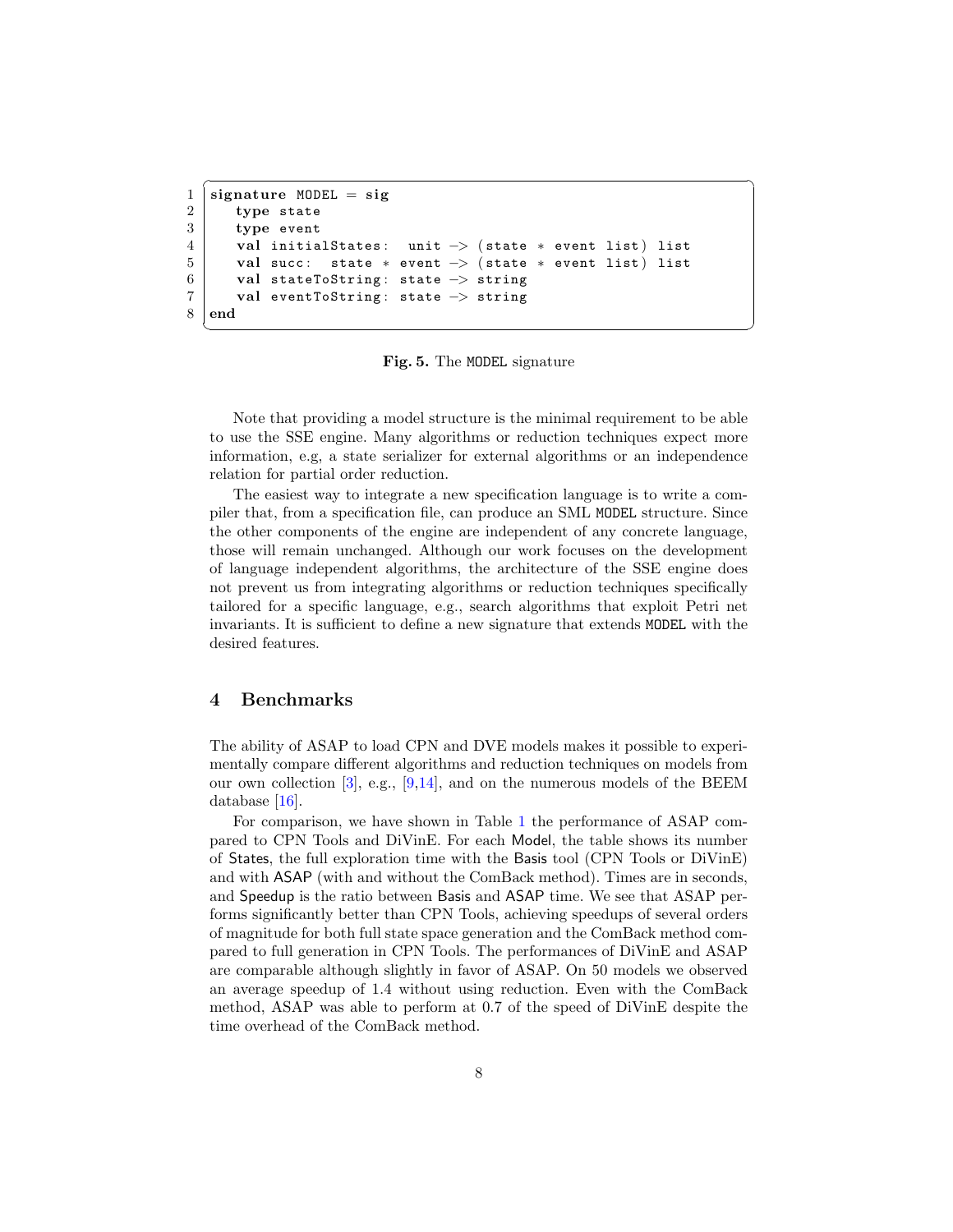|                 | Model               | <b>States</b>        | Time                |      |         | Time (ComBack) |         |
|-----------------|---------------------|----------------------|---------------------|------|---------|----------------|---------|
|                 |                     |                      | <b>Basis</b>        | ASAP | Speedup | ASAP           | Speedup |
| Tools<br>z<br>용 | Dining Philosophers | $40 \cdot 10^3$      | 6,614               | 27   | 245     | 55             | 120     |
|                 | Simple Protocol     | $204 \cdot 10^3$     | 7,084               | 33   | 215     | 54             | 131     |
|                 | <b>ERDP</b>         | $207 \cdot 10^3$     | 19,351              | 112  | 173     | 197            | 98      |
|                 | <b>DYMO</b>         | $114 \cdot 10^{3}$   | 7.403               | 308  | 24      | 355            | 21      |
|                 |                     |                      | Average on 4 models |      | 164     |                | 92      |
| DivimE          | brp2.6              | $5.7 \cdot 10^6$     | 39                  | 17   | 2.29    | 90             | 0.43    |
|                 | firewire_tree.5     | $3.8 \cdot 10^{6}$   | 227                 | 525  | 0.43    | 388            | 0.59    |
|                 | plc.4               | $3.7 \cdot 10^6$     | 55                  | 45   | 1.22    | 67             | 0.81    |
|                 | rether.4            | $9.5 \cdot 10^6$     | 51                  | 34   | 1.52    | 191            | 0.27    |
|                 |                     | Average on 50 models |                     |      | 1.39    |                | 0.72    |

<span id="page-8-1"></span>Table 1. Performance of ASAP, CPN Tools, and DiVinE on some models.

## <span id="page-8-0"></span>5 Conclusion

ASAP is a graphical tool based on Eclipse for the analysis of CPN models and other formalisms. It provides the user with an intuitive and graphical language, JoSEL, for specification of verification jobs. To alleviate the state explosion problem, ASAP implements several algorithms and reduction techniques. Among these are: hash compaction, the sweep-line method, the ComBack method and external memory algorithms. The tool has been designed to be easily extended with new algorithms or specification languages and its modular architecture allowed us to write a sweep-line plug-in and a DVE plug-in to load DVE models in a few days without modifying the rest of the code. ASAP is also very useful for experimenting with and comparing algorithms as it gives the possibility to analyze more than 60 CPN and DVE models from our test-suite or from the BEEM database. Last but not least, ASAP significantly outperforms CPN Tools regarding performance and performs as well as DiVinE for DVE models. For these reasons we believe the tool to be suitable for students, researchers, and industrial users who would like to analyze CPN models or to experiment with different verification algorithms.

ASAP has replaced CPN Tools in our group to perform verification tasks and has been used to analyze an edge router discovery protocol [\[14\]](#page-9-9) and a dynamic mobile ad-hoc network routing protocol [\[9\]](#page-9-16); and to experiment with state space algorithms  $[18,10,11]$  $[18,10,11]$  $[18,10,11]$ . It is also intended to be used in a future advanced state space course at Aarhus University.

We are currently considering adding new features to ASAP. In its current version, ASAP can analyze deadlocks and verify user defined safety properties. In the design phase of communication protocols, properties are, however, often specified in a temporal logic, e.g., LTL or CTL. The integration of temporal logic in ASAP is therefore one of our main priorities.